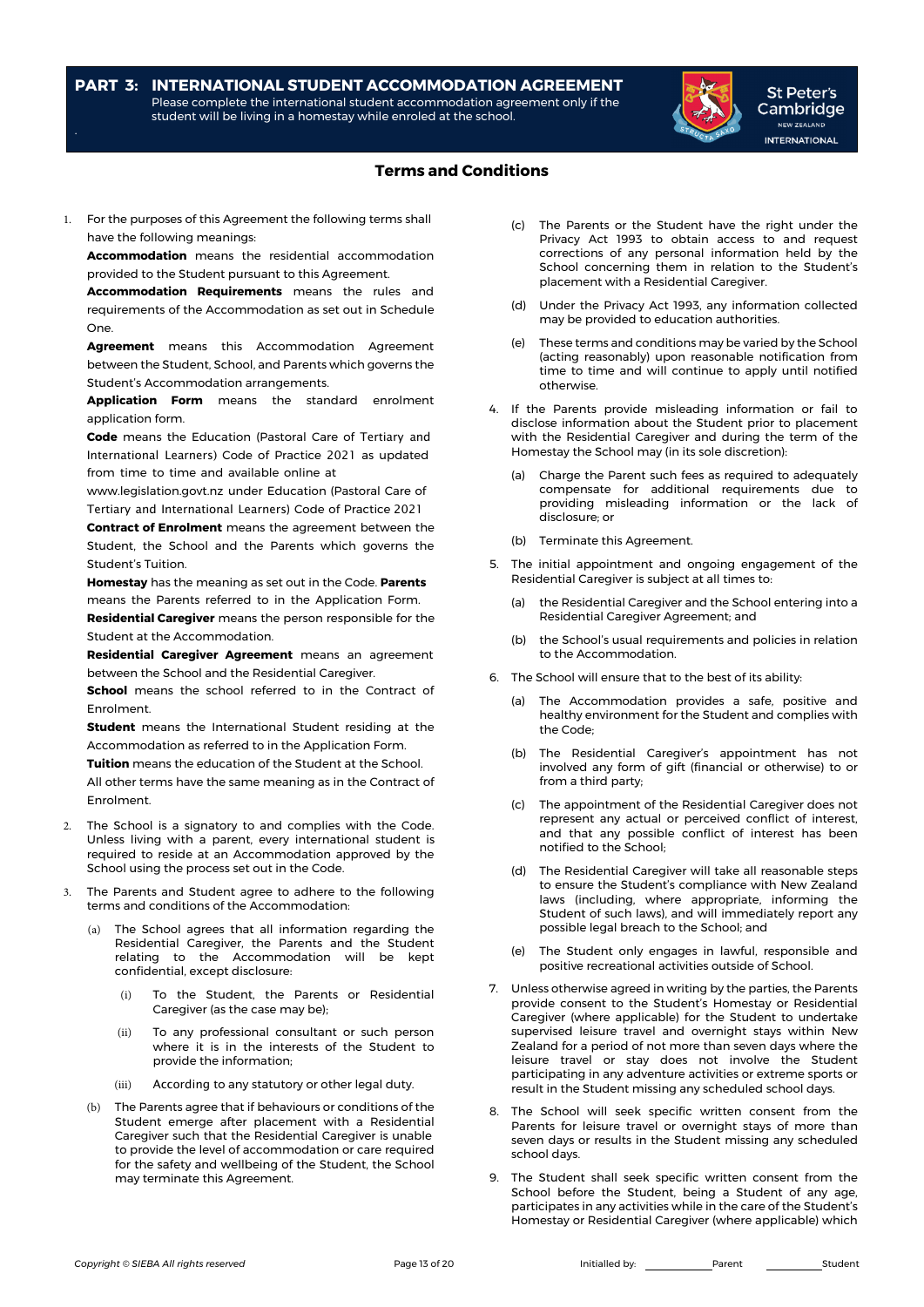are considered to be adventure activities or extreme sports. The School shall only give such Consent where approved by the Parents in terms of the Contract of Enrolment.

10. The School may take such measures as it considers appropriate (acting reasonably) to monitor compliance with the Code. This may include, without limitation, regular check-ins with both the Student and the Residential Caregiver.

### **Expectations**

- 11. The Student will comply at all times with the Accommodation Requirements and the Parents shall work with the School to ensure such compliance.
- 12. In the event that the Student is removed from a Residential Caregiver for any reason, the School will take all reasonable steps to source, over a reasonable period of time (as determined by the School in its absolute discretion), appropriate alternative approved Accommodation for the Student.
- 13. The Student will treat the Accommodation with due care and respect and the Student is liable for costs associated with repairing any damage caused to the Accommodation by the Student. For avoidance of doubt, the School is not responsible for any damage caused to the Accommodation by the Student.

#### **Fees**

14. The Parents must pay all accommodation fees to the School in accordance with the School's fee schedule as defined in the applicable Contract of Enrolment.

### **Termination**

- 15. The School reserves the right to terminate this Agreement if the Student is in breach of the Accommodation Requirements.
- 16. If the Student is suspended, expelled or excluded from the School, the parties agree that this shall constitute a breach of the Accommodation Requirements and this Agreement may be terminated as a consequence.
- 17. Where this Agreement is terminated, fees may be refunded in line with School Policies.

#### **General**

- 18. This Agreement shall be construed and take effect in accordance with the non-exclusive laws of New Zealand. In relation to any legal action or proceedings arising out of or in connection with this Agreement, the Parents irrevocably:
	- (a) submit to the non-exclusive jurisdiction of the Courts of New Zealand; and
	- (b) agree that proceedings may be brought before any Court including any forum constituted under the Arbitration Act 1908 within New Zealand, and waive any objection to proceedings in any such Court or forum on the grounds of venue or on the grounds that the proceedings have been brought in an inconvenient forum.
- 19. Notices given under this Agreement must be in writing and given to the addresses set out in the Application Form. Those sent by post will be deemed to have been received ten (10) days after posting. The Parties agree that email correspondence is a suitable means of communication and emails will be deemed to have been received when acknowledged by the party or by return email.
- 20. This Agreement contains the entire understanding of the parties and overrides any prior promises, representations, understandings or agreements.
- 21. The parties acknowledge that prior to signing this Agreement, they have had the opportunity to seek independent legal advice in respect of its content and effect.

#### **Disputes**

22. The parties agree that any dispute in relation to this Agreement will be resolved in accordance with the Code and the School Policies.

#### **Signing**

23. This Agreement may be executed in one or more counterparts, each of which when so executed and all of which together shall constitute one and the same Agreement. Delivery of executed counterparts may be delivered by email or facsimile transmission.